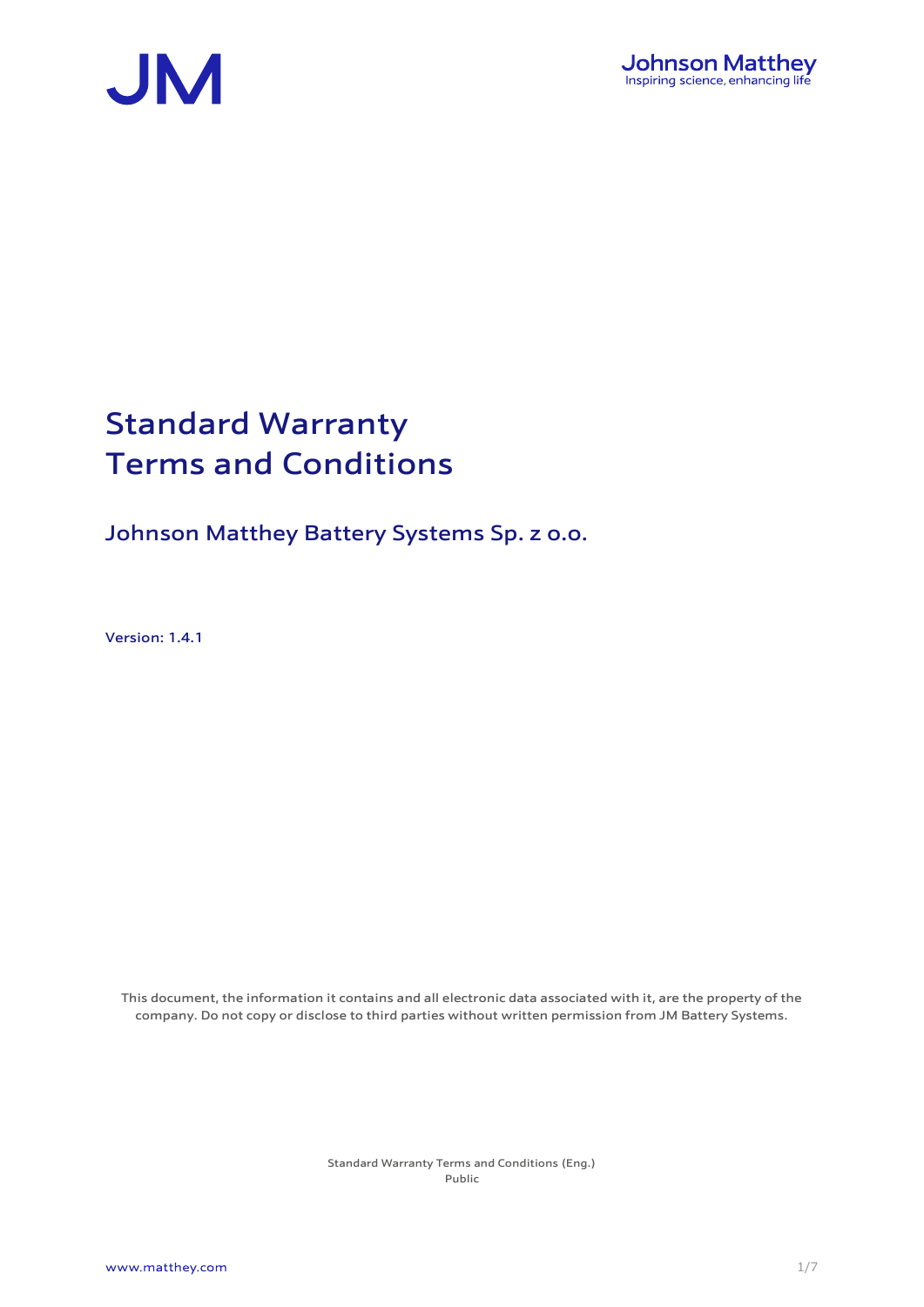

# **1. DEFINITIONS**

- **"Battery Capacity**" means, in respect of any Goods, [energy gain from discharging the battery with 0,2C current in ambient temperature of 25°C until 2,5V per cell in series of the pack].
- "**Company**" means Johnson Matthey Battery Systems sp. z.o.o., a limited liability company with its registered office in Gliwice, Poland.
- "**Conditions**" mean these conditions of the Warranty.
- "**Contract**" means, in respect of any Goods to which the Warranty applies, the contract (including the relevant order, order acknowledgement and the Company's Standard Conditions of Sale) under which such Goods are purchased by the Customer from the Company.
- "**Customer**" means an undertaking whose order for Goods has been accepted by the Company;
- "**Dedicated charger**" means the charger specified in the Manual Battery User Guide supplied to the Customer for the charging of the Goods.
- "**Defect**" means a failure of Goods or Replacement Goods to comply with the terms of the relevant Contract (subject to Condition 3.2), including mechanical or electrical breakdown, and "Defective Goods" shall be interpreted accordingly.
- "**Goods**" means the products intended to be sold by the Company to the Customer pursuant to the Customer's order.
- "**Identification Sticker**" means the sticker attached to each unit of Goods when originally supplied to the Customer, carrying a unique serial number and bar code and production date.
- "**Manual**" means the Battery User Guide supplied to the Customer and setting out how the Customer must properly use the Goods.
- "**Repaired Goods**" means any Defective Goods which are repaired pursuant to the Warranty and returned to the Customer.
- "**Replacement Goods**" means replacement Goods supplied to the Customer in place of Defective Goods, pursuant to the Warranty, which will (subject to Condition 3.2) be of the same or similar specification to the replaced Goods, and shall be compatible with older versions of the pack.
- "**Standard Conditions of Sale**" means the Company's Terms and Conditions of Sale, forming part of the Contract, to which the sale of the Goods are subject.
- "**Warranty**" means, in respect of any Goods, the warranty cover (in Polish "*Gwarancja*") provided by the Company in respect of such Goods, being comprised of the relevant Certificate and these Conditions.
- "**Warranty Card**" means a paper certificate with the serial number(s) of the Goods.
- "**Warranty Claim Card**" means the COMPLAINT NOTIFICATION FORM attached to this agreement.
- "**Warranty Period**" means the period of twelve (12) months from invoice date.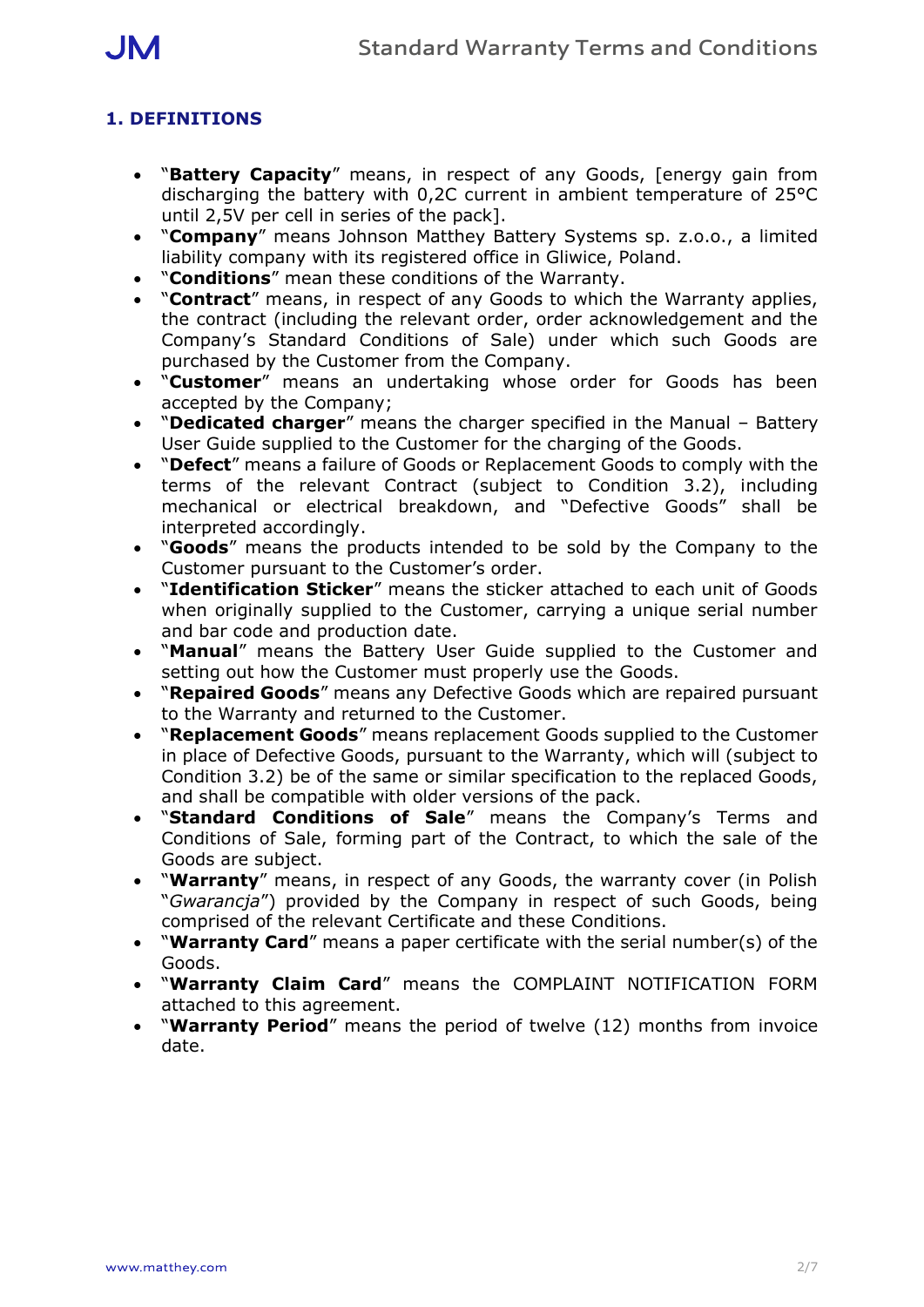# **2. GENERAL PROVISIONS**

2.1. The Customer agrees to be bound by these Conditions in respect of the Warranty. The Warranty shall be governed solely in accordance with these Conditions, and shall exclude the use of any other conditions (contract templates, general purchase terms and conditions) accepted, issued or applied by the Customer (defensive clause). Any departures from these Conditions shall require the Company's express acceptance in writing, given by an authorised person. In respect of the subject matter of the Warranty, in the event of a conflict between these Conditions and the Contract subject to which the relevant Goods are purchased, these Conditions will prevail.

2.2 The Warranty for the Goods shall apply for the Warranty Period subject to the Conditions herein.

2.3. Following purchase of the Goods, the Customer will be provided with a Warranty Card. The Warranty Card and these Conditions will form the contract between the Company and the Customer in respect of the Warranty.

2.4. A variation of these Conditions is valid only if it is in writing and signed by or on behalf of the Company and the Customer.

2.5. Any agreed amendments to these Conditions in any particular Warranty shall not mean that the Company accepts such amendments for other or future Warranties.

#### **3. RECTIFICATION OF DEFECTS**

3.1. The Company agrees to rectify Defects affecting the relevant Goods during the Warranty Period, subject to these Conditions.

3.2. A reduction in the Battery Capacity of Goods shall only be treated as a Defect where the Battery Capacity of the Goods falls below 80% of the nominal maximum Battery Capacity for such Goods, as stated in the Goods' specification (the "Minimum Capacity Level"). In respect of the Battery Capacity of any Repaired Goods or Replacement Goods, the Company's obligations under the Warranty shall be limited to ensuring that such Goods exceed the Minimum Capacity Level for the remainder of the original Warranty Period.

3.3. Where any Goods turn out to be Defective, then the Company will, at its absolute discretion, either repair or replace the Defective Goods. The Company will bear the costs of any such repair or replacement, including parts and labour charges. The Company will usually elect to repair Defective Goods unless (a) it cannot obtain the spare parts to repair it, or (b) it can replace the Goods for less than the cost of the repair. For the avoidance of doubt, the Company may elect to supply used Goods as Replacement Goods, and there is no obligation on the Company for Replacement Goods to be brand new.

3.4. Where the Company elects to inspect and/or repair any Defective Goods, such Goods (in whole pack form) will need to be returned or shipped to the Company's premises for inspection and repair. The Company will reimburse the reasonable costs of such transportation except where the Products are found not to be Defective, in which case the Company shall also be entitled to charge to the Customer the reasonable cost of the inspection of the Goods.

3.5. Any replaced Goods or parts will become the property of the Company.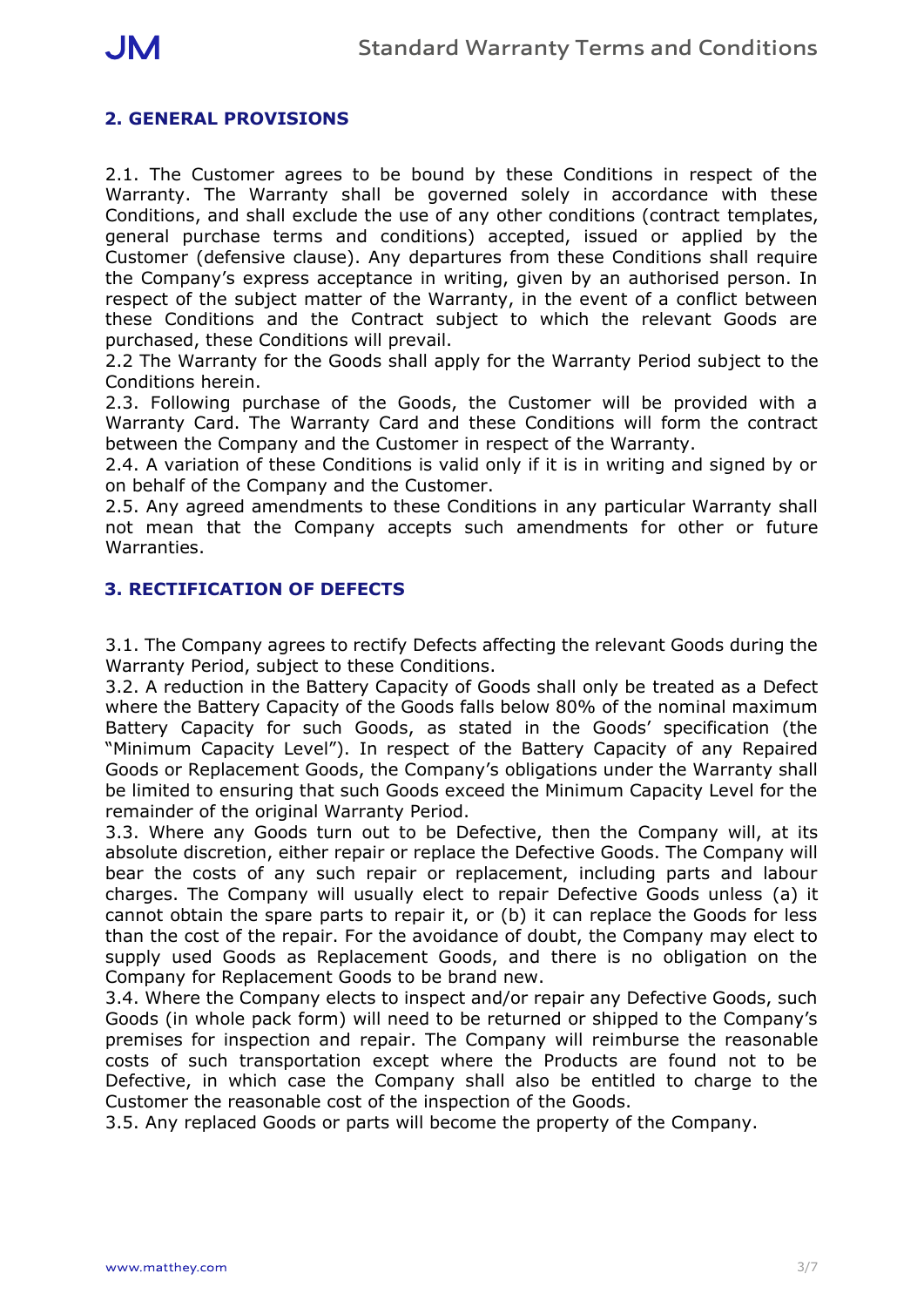

## **4. SCOPE OF WARRANTY**

- 4.1. The Company shall not be obliged to rectify Defects in Goods:
	- a) the integrity of which has been breached in any way following first supply by the Company, or
	- b) resulting from transport damage for which the Company is not responsible, or
	- c) caused by damage or by use, operation or treatment of the Goods inconsistent with normal use, including non-compliance with the provisions of the Manual in the use of the Goods, such as (without limitation)
		- i the Goods have been stored in inadequate conditions or for too long, or otherwise not adequately maintained in accordance with the Manual on proper maintenance, or
		- ii the Goods have been exposed to fire, flooding, extreme temperatures, lightning or other abnormal external conditions, or
		- iii the Goods have been installed or used improperly (or for an abnormal purpose), including in a manner inconsistent with the technical or safety laws or standards in the country where it is installed or used, or
		- iv the quality of the Goods has been deteriorated as a result of neglect, or the condition of (or defects in) systems with which the Goods are used or incorporated, or
		- v the Goods have been adjusted or adapted without the Company's prior written consent, including without limitation upgrading the Goods beyond specifications or features described in the Manual, or modifications to the Goods made to conform it to national or local technical or safety standards in countries other than those for which the Goods were specifically designed and manufactured,
		- vi if a charger other than a Dedicated Charger was used to charge the Goods, or
	- d) that are limited to minor variances from nominal features of no significance to the Goods' fitness for purpose, or
	- e) that have not been reported to the Company within 48 hours in accordance with Condition 5.1, and otherwise in accordance with these Conditions, or
	- f) for which the Warranty has not been fully paid.

4.2. The Company reserves the right to invalidate the Warranty if repairs or other interventions have been performed on the Goods by persons not authorised by the Company to take such action, or if the Goods are fitted with non-original spare parts, extras or accessories.

4.3. The Company reserves the right to refuse to repair any Goods that do not carry the correct Identification Sticker, or are not otherwise identifiable as the Goods to which the warranty relates.

4.4. The Warranty shall not apply to Goods which have been transported and used outside of the European Union.

- 4.5. Services provided under the Warranty neither
	- a) extend the Warranty Period in respect of Repaired Goods, or

b) commence a new Warranty Period in respect of Replacement Goods.

Accordingly, the Warranty Period for Replacement Goods or for spare parts incorporated within Repaired Goods shall end with the expiry of the Warranty Period for the original purchased Goods.

4.6. The Warranty will be automatically cancelled if the Customer submits a claim knowing it to be false, fraudulent or a misrepresentation, but the Warranty Period shall not otherwise be affected by the Customer making a claim.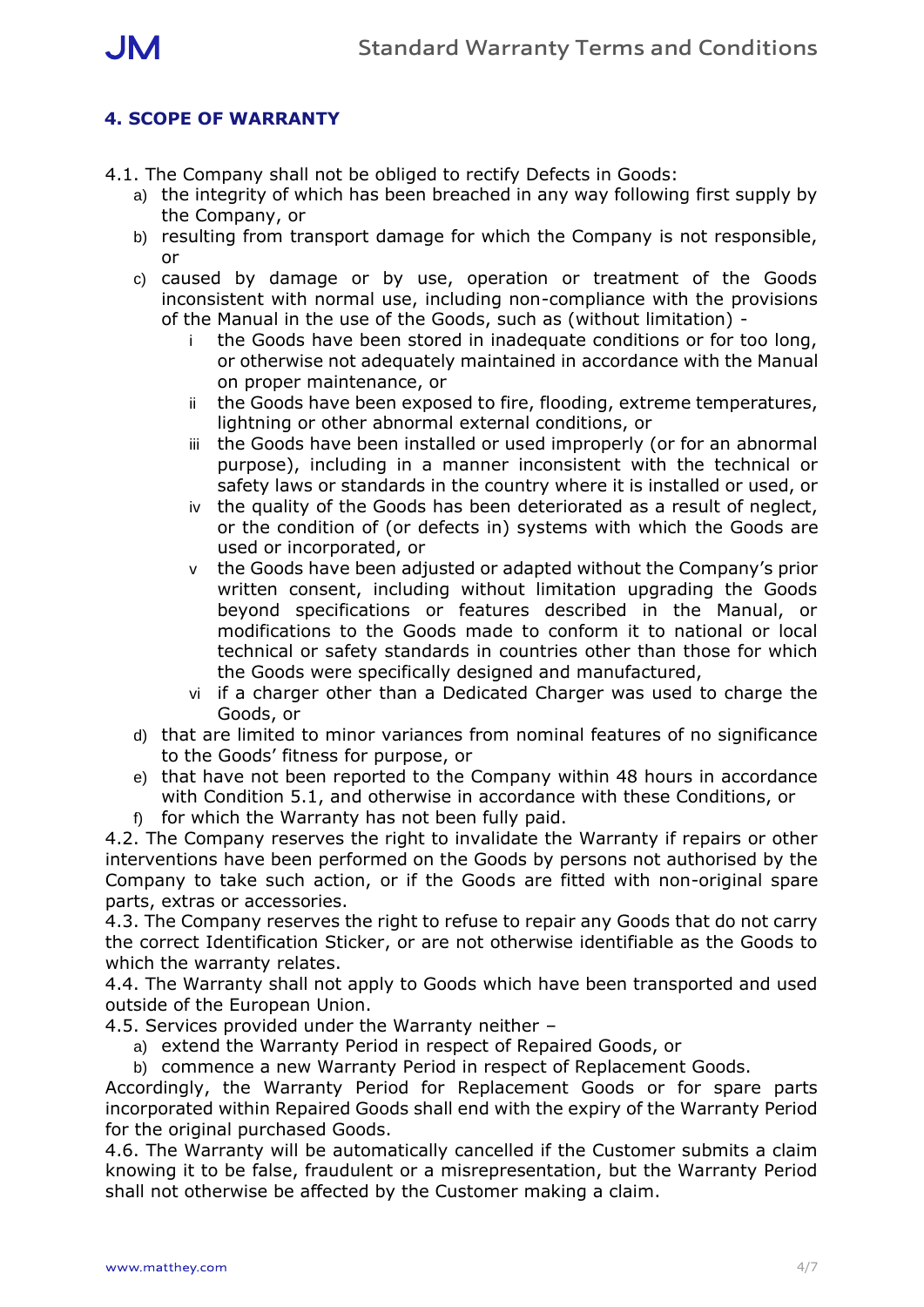## **5. MAKING A CLAIM FOR RECTIFICATION OF DEFECTS**

5.1. Any claim of the Customer under the Warranty which is based on any Defect of the Goods or incompatibility of these Goods with the terms of the Contract must be reported to the Company within 48 hours following their discovery by the Customer.

5.2. Where the Customer wishes to make a claim under the Warranty, it shall submit a completed Warranty Claim Card with all relevant information about: (i) the affected Goods (including, without limitation, the relevant serial number and barcode, purchase invoice) and (ii) the alleged Defects.

5.3. To raise a complaint, the Customer should gather all necessary information and evidence connected with this specific complaint and fill the "Warranty Claim Card". All fields must be filled with data under pain of nullity. In the next step, the complete "Warranty Claim Card " (with necessary attachments such as pictures, reports etc., as necessary) must be delivered to the Company at the following email address:**\_BTGGliwiceQS-Reklamacje@matthey.com**

5.4. After submitting the complaint, the Customer will be informed within 72 hours that the complaint has been received and registered by the Company. In case there is no feedback, the Customer should contact its Company sales representative. Based on received information, the Company will consider the complaint and inform the Customer about next steps in proceeding. In the event that the relevant Goods have not yet been returned to the Company but are needed by the Company for further analysis, the Customer will be asked to deliver such Goods to the Company. This request must be fulfilled.

5.5 In case of necessity to deliver the Goods to the Company pursuant to the information obtained from the Client in accordance with section 5.2 and 5.3 above, the Company will determine the conditions of such transport in accordance with the binding ADR rules relating to the transport of hazardous materials. If the Company determines that the above mentioned Goods can be transported pursuant to ADR908 rule, the Company will deliver to the Customer adequate packaging to be used for the transport of hazardous materials. In such case, the Customer will be obligated to pack the Goods in accordance with the UE ADR requirements as published on the following website: www.unece.org. If the Company determines that the Goods may not be transported pursuant to ADR908 rule, due to the fact that such Goods create real danger in transport, the Company will inform the Customer about the nearest recycling company and the Customer will be obligated to deliver the faulty Goods to such company in accordance with the EU ADR911 requirements available on the following: www.unece.org. The Company will reimburse the Customer with the cost of the recycling of the faulty Goods.

5.6. The Customer is obligated to execute all the respective customs duties in transport should they be applicable on the FCA basis [Customer's localization].

5.7. The Customer will be informed about the decision whether the complaint has been accepted or rejected, by e-mail within 14 days of the later of submitting the complaint or returning the Goods (if it was necessary for analysis). No feedback from the Customer to the Company within 10 working days after sending the decision will be considered as agreement by the Customer on the given conclusions and the complaint will be considered closed on the Company's side.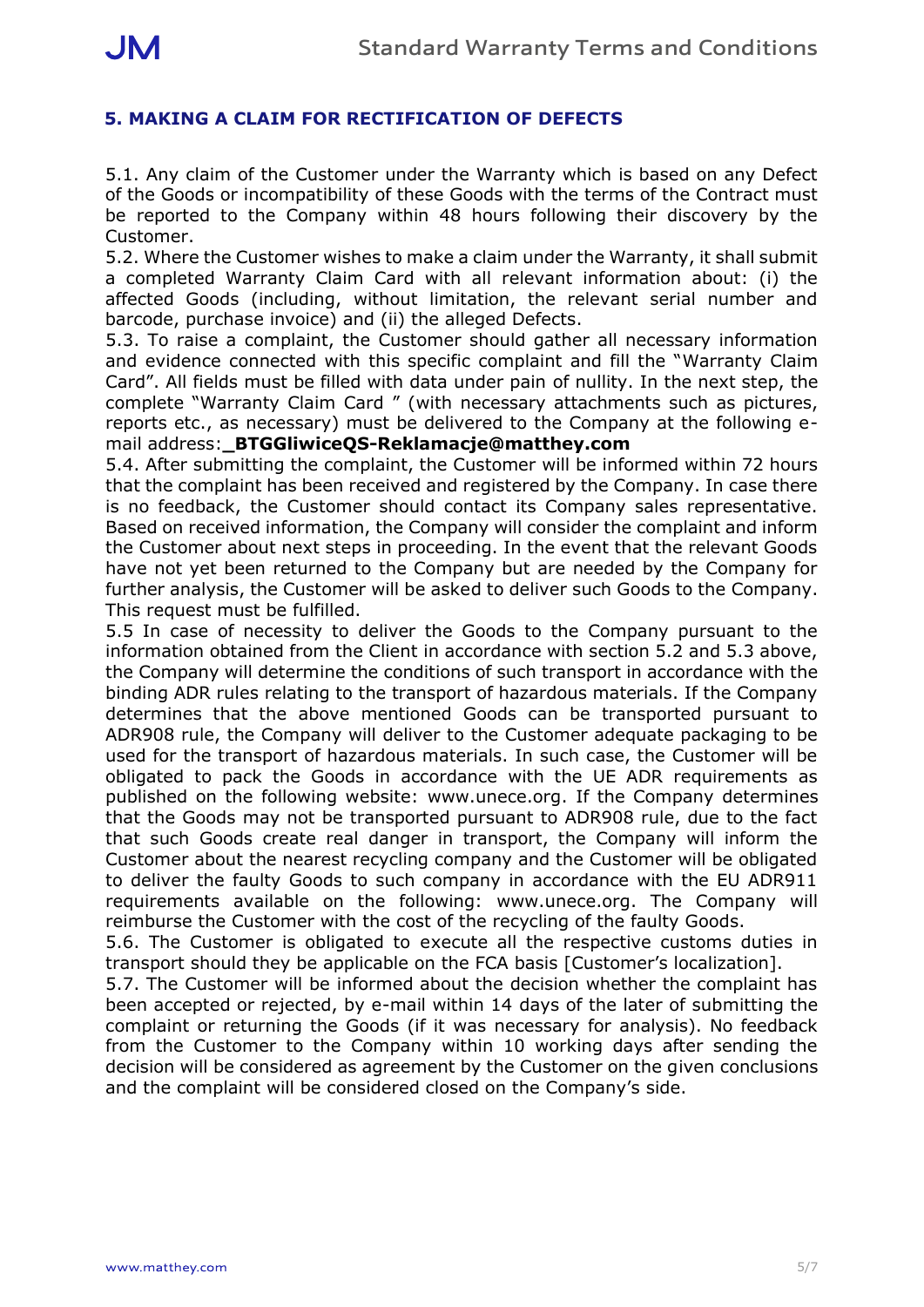## **6. FORCE MAJEURE**

6.1. The Company shall not be responsible or liable if its performance of any of its obligations under the Warranty is prevented, interrupted or delayed by any 'force majeure event', being any cause beyond the Company's control (including, without limitation, Acts of God, epidemics, acts of government, strikes, war (declared or not) or lock-out).

6.2. The Company's performance shall be deemed suspended for the period that the force majeure event continues, and the Company will be granted an extension of time for performance for the duration of that period.

#### **7. LIMITATION OF THE COMPANY'S LIABILITY**

7.1. Subject to Conditions 7.2 and 7.4, the Company excludes all warranties (express, implied, statutory or otherwise) in respect of the Goods regarding quality, performance, accuracy, reliability, fitness for a particular purpose, or otherwise.

7.2. The Company does not exclude any warranty or liability which cannot be excluded pursuant to the law, such as liability for wilful misconduct or fraud. Any warranty or liability that cannot be fully excluded under Condition 7.1 will be limited to the maximum extent permitted by applicable law, and to the Warranty Period.

7.3. The Company shall not be liable for any actions or omissions of third parties which assist the Company in performance of its obligation, as well as persons commissioned to perform the obligation.

7.4. For the avoidance of doubt and notwithstanding the above, the Company's only obligation under the Warranty is to repair or replace the Defective Goods in accordance with Condition 3.3, and the Company shall not be liable for any loss or damage to products, service, the Warranty or otherwise, or for any indirect or consequential loss including loss of profit. This applies whether that loss or damage relates to –

- a) impaired, or the non-operation of, Goods through defects or through unavailability (while with the Company) causing downtime, loss of user time or business interruption; or
- b) inaccuracy of output from the Goods or associated products.

7.5. In any event, subject to Condition 7.2, the liability of the Company for any and all claims, damages and causes of action arising out of any breach of the Warranty will be limited to the 80% of price paid for such Warranty.

7.6 For avoidance of any doubts, it is confirmed that pursuant to the Contract executed with the Customer, the parties to the Contract excluded the Company's responsibility for the warranty in the case of faulty products (in Polish: "*odpowiedzialność z tytułu rękojmi"*).

#### **8. APPLICATION OF STANDARD CONDITIONS OF SALE TO REPLACEMENT GOODS**

The provisions in the Standard Conditions of Sale relating to the following subject matters shall apply to any Replacement Goods:-

- Intellectual Property Rights;
- Components, Software, Designs; and
- Sanctions.